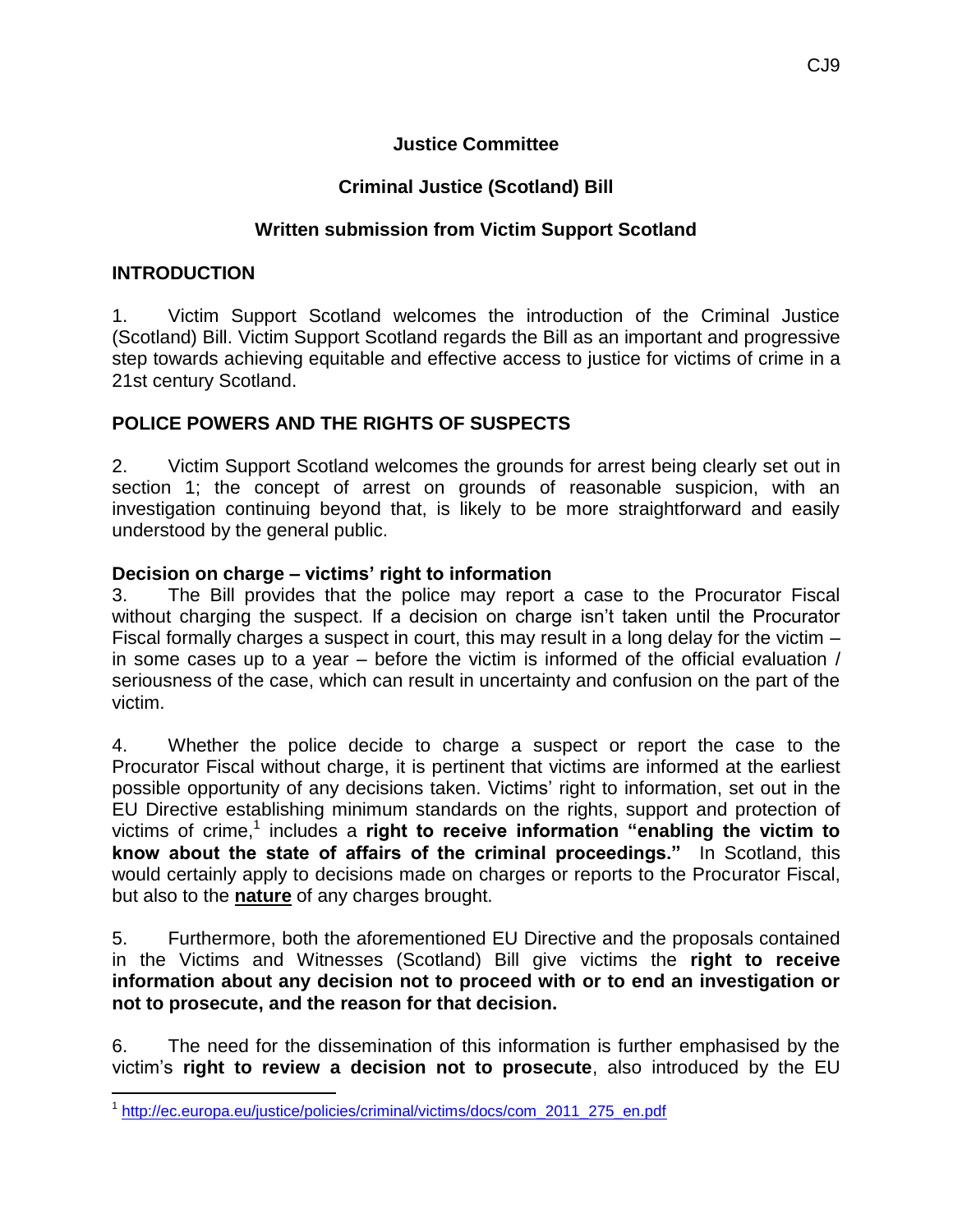Directive establishing minimum standards on the rights, support and protection of victims of crime<sup>[2]</sup>; it is crucial that the victim is informed of any decision taken regarding the prosecution of a suspect in order for them to timeously act on this right, as this would form an initial reference point for review.

## **Liberation from custody**

7. Section 6 sets out the information that is to be recorded by police in relation to any arrest. Section 6 (4) (a) provides that if a person is released from custody there must be information recorded regarding details of the conditions imposed.

8. Any decision to liberate a suspect from custody must, as a priority, take the safety and security of the victim(s) and any witnesses into consideration. It is also pertinent that the victim is informed of the decision as quickly as possible.

9. Learning that a suspect will be released from custody may be a great source of anxiety and distress for a victim; they may be fearful that the suspect may get in contact or that they may run into the suspect in the local community*.* At the stage of release, with the investigation ongoing and the police gathering witness statements etc., there may be an increased risk of threat and intimidation towards the victim and other witnesses.

10. If a suspect is released and conditions are set, for instance that the suspect must refrain from contacting the victim, **it is vital that the victim is informed of these conditions and where he/she should turn to report a breach**.

11. Victim Support Scotland would welcome provision included in the Bill to ensure that the safety and security of victims and witnesses is routinely addressed, and that victims are timeously informed, when a decision is taken to release a suspect.

# **Period of custody**

12. Victim Support Scotland notes that the Bill does **not** provide for an extension of custody without charge beyond the maximum 12 hours in exceptional circumstances.

13. Victims of any type of crime, no matter how 'serious' it is considered to be, may be vulnerable to threats and intimidation from the suspect. Therefore any decision about releasing a suspect must, in our view, consider first and foremost the safety and security of the victim, in addition to other factors mentioned such as seriousness of the crime and possibility that the suspect will attempt to destroy evidence.

# **Investigative liberation**

14. It is stated that these powers are most likely to be of use in the investigation of serious crime (Policy Memorandum, page 12, para 58).

15. Again, the safety and protection of the victim and other witnesses must be the priority consideration when deciding whether or not to liberate a person from custody.

 $\overline{a}$ <sup>2</sup>[http://ec.europa.eu/justice/policies/criminal/victims/docs/com\\_2011\\_275\\_en.pdf](http://ec.europa.eu/justice/policies/criminal/victims/docs/com_2011_275_en.pdf)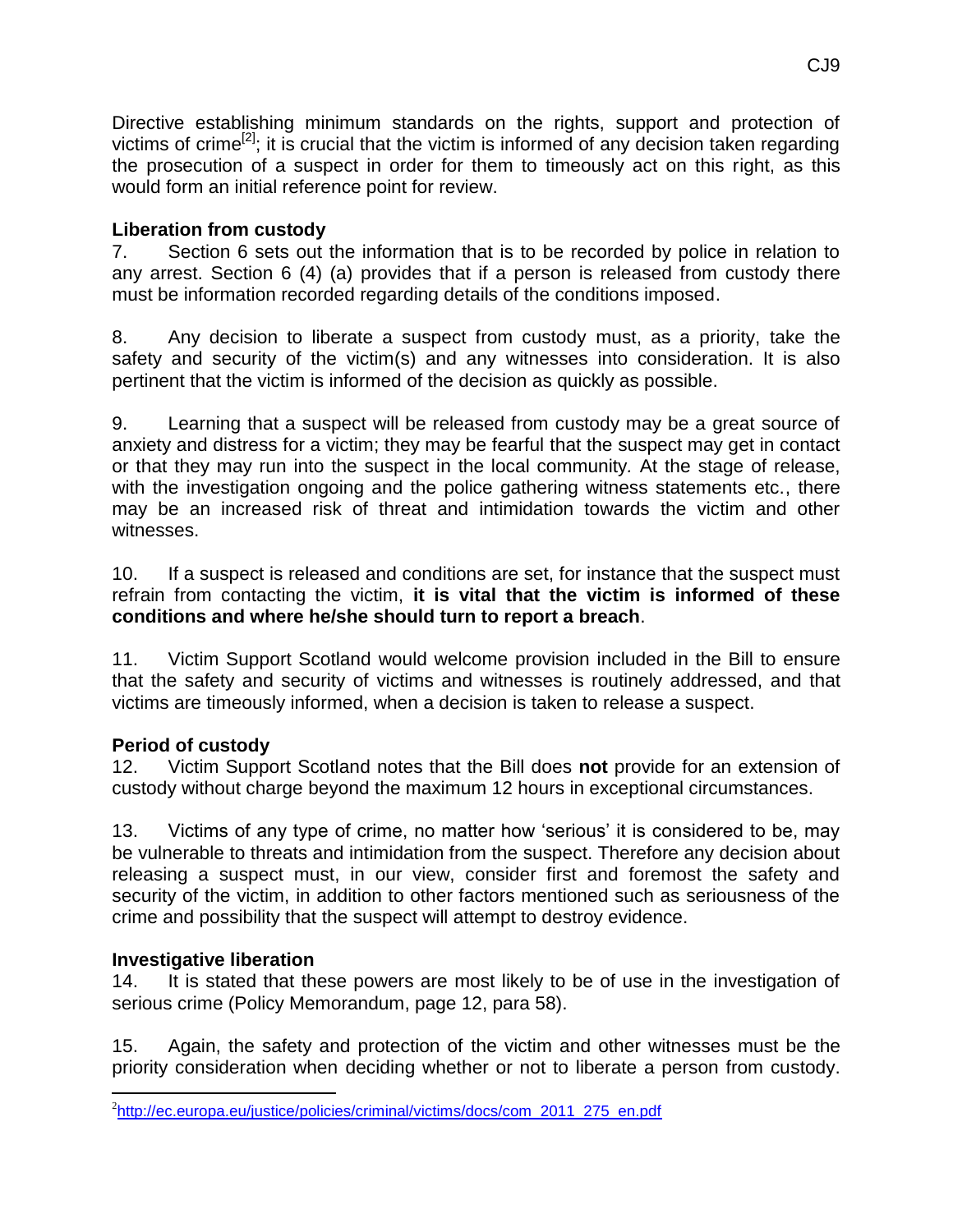Where investigative liberation is granted, it is vital that the victim is informed of the liberation, any conditions and where he/she should turn to report a breach of conditions.

16. The Bill provides that a suspect can apply to a sheriff to have any conditions amended and/or terminated. Victims should be kept informed of any amendments or terminations, particularly those which relate to them directly.

17. Victim Support Scotland welcomes the provisions in section 14(3) setting out that a breach of any condition may be penalised by a fine or a prison sentence. The bill provides that any breach which would constitute an offence were the person not subject to liberation conditions **may** be taken into account in sentencing for that offence. **Victim Support Scotland calls for stronger provision to ensure breaches are penalised and routinely taken into account in sentencing.** 

#### **Questioning**

18. Victim Support Scotland welcomes the provision allowing the police to question a suspect after charge. In so far as the rights of the suspect are protected, and further questioning would offer benefits to the investigation of crime, we believe this provision is justified and indeed conducive to an effective justice system.

## **CORROBORATION, ADMISSIBILITY OF STATEMENTS AND RELATED REFORMS**

19. Corroboration represents an unfair and unnecessary barrier to justice for many victims of crime, particularly those for whom the crime was committed against them in private, such as many crimes of sexual or domestic violence. One likely consequence of the *Cadder* decision giving a suspect access to legal advice is that it will become even more difficult for police and prosecutors to provide corroboration of evidence as it will be less likely that a suspect will admit to a crime or provide corroborating statements. We are concerned and compelled by the statement on page 24 of the Policy Memorandum (para 137) that *"it* [corroboration] *plays a major part in the solicitor's decision to advise the client to say nothing for fear of the client inadvertently corroborating other evidence and thereby creating a sufficiency, which would otherwise not exist. As a result, whether a person is prosecuted for and convicted of an offence conviction which would be inevitable in other jurisdictions can depend entirely on whether the person elects to respond to questioning by the police."* The likely consequence is that fewer cases will proceed to court.

20. Victim Support Scotland therefore strongly agrees with and supports the Scottish Government's assertion, stated on page 7 of the Policy Memorandum, that:

21. *"abolition of the requirement for corroboration is a necessary step towards a system which is able to take account of all fairly obtained evidence, respecting not only the accused but also victims and their families".* 

22. Removing the requirement for corroboration whilst retaining the 'beyond reasonable doubt' test required for a conviction will enable more cases to be prosecuted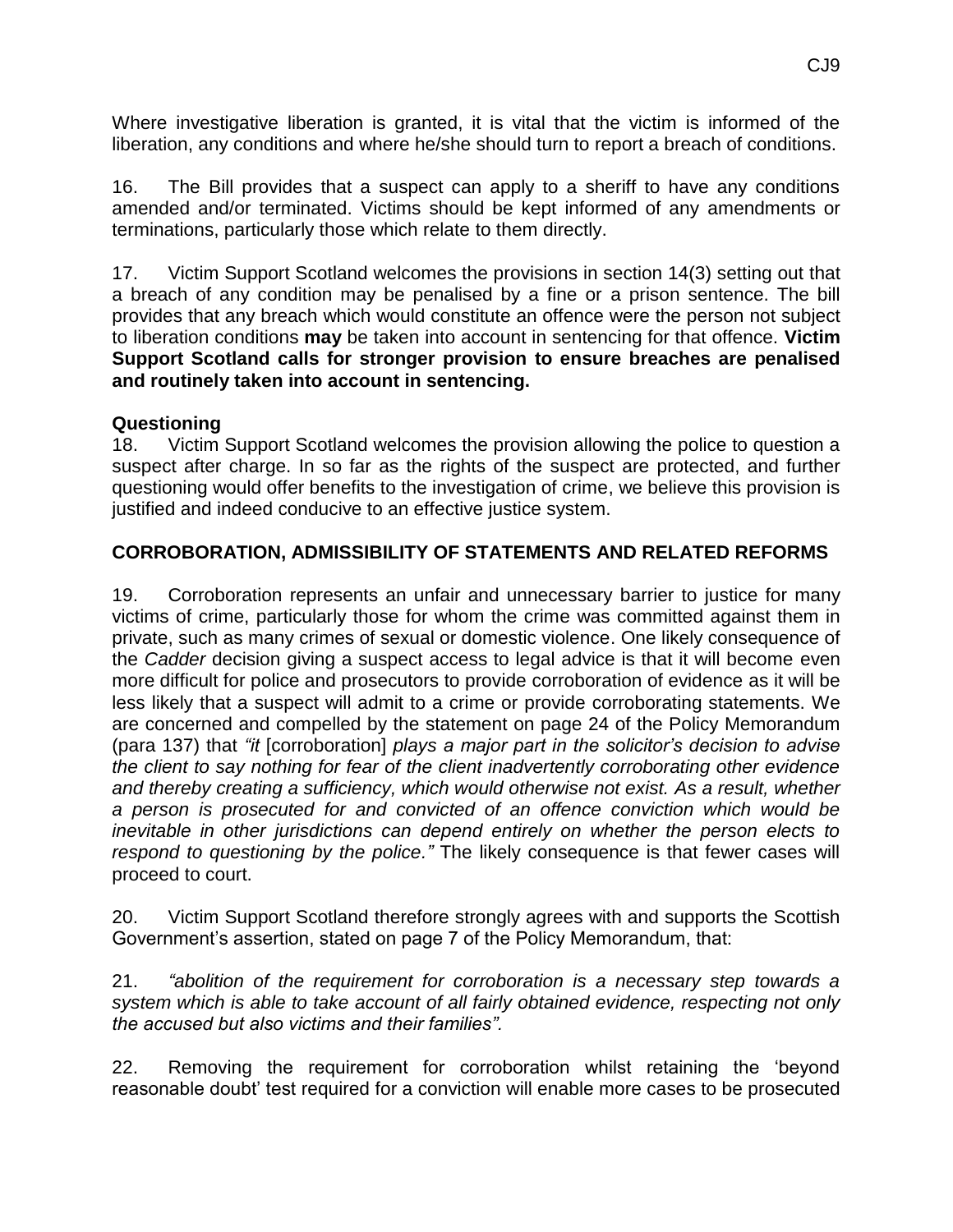in court on the basis of *quality* of evidence, as opposed to only those which pass the current rigid and bureaucratic *quantitative* test of the evidence. This means more victims will be granted access to justice, as is their right.

23. It is important to acknowledge that this does not mean that in practice the judge or jury will not take account of corroboration, or lack thereof, when determining how much weight should be given to the testimony of a witness. Even without requirement for corroboration, cases will still need to carry, according to the Crown's judgment, a 'reasonable prospect of conviction' in order to proceed to court. Additionally, the judge or jury will still need to be satisfied that the evidence presented convinces them 'beyond reasonable doubt' that the accused committed the crime.

24. We are compelled by the findings of Lord Carloway's research which found no evidence to support the argument that the requirement for corroboration protects against unsafe convictions. Victim Support Scotland wants to see a criminal justice system which acquits the innocent and convicts the guilty. It is important to remember that **miscarriages of justice do not only occur when an innocent person is wrongly convicted,** 

## 25. *"They also occur when the guilty are acquitted or when it's impossible to prosecute when there is sufficient evidence there to convict." 3*

26. Victim Support Scotland would wish to reiterate the point made in the Policy Memorandum (page 23, para 134):

*27. "It is not clear why, on the one hand, a case where there is a single independent and impartial eye-witness to an offence could not be prosecuted, while one involving a number of witnesses who may be unreliable (e.g. rival gang members in a street fight or feuding neighbours in a dispute) should be subject to this artificial restriction."*

# **COURT PROCEDURES**

# **Increase to jury majority required for conviction**

28. If the requirement for corroboration is removed, juries will still need to take into account the quality of all the evidence that has been led and to believe that the case has been proven 'beyond reasonable doubt' in order to convict. Moreover, a case will still require to pass the prosecutorial test to enable it to reach the stage of a trial; and the current provision to uphold a claim from the defence that there is 'no case to answer' will still be available to judges who believe there is insufficient evidence to prove a case after all evidence from the prosecution has been led. As such, we would welcome further information as to why there is a need to increase the jury majority required to convict in order to provide an additional 'safeguard' in light of the removal of the requirement for corroboration. The inference seems to be that the current majority required to convict is unsafe. Victim Support Scotland is concerned that the ultimate

 3 Frank Mulholland, Lord Advocate. European Victims Week Conference, Glasgow 20 Feb 2012.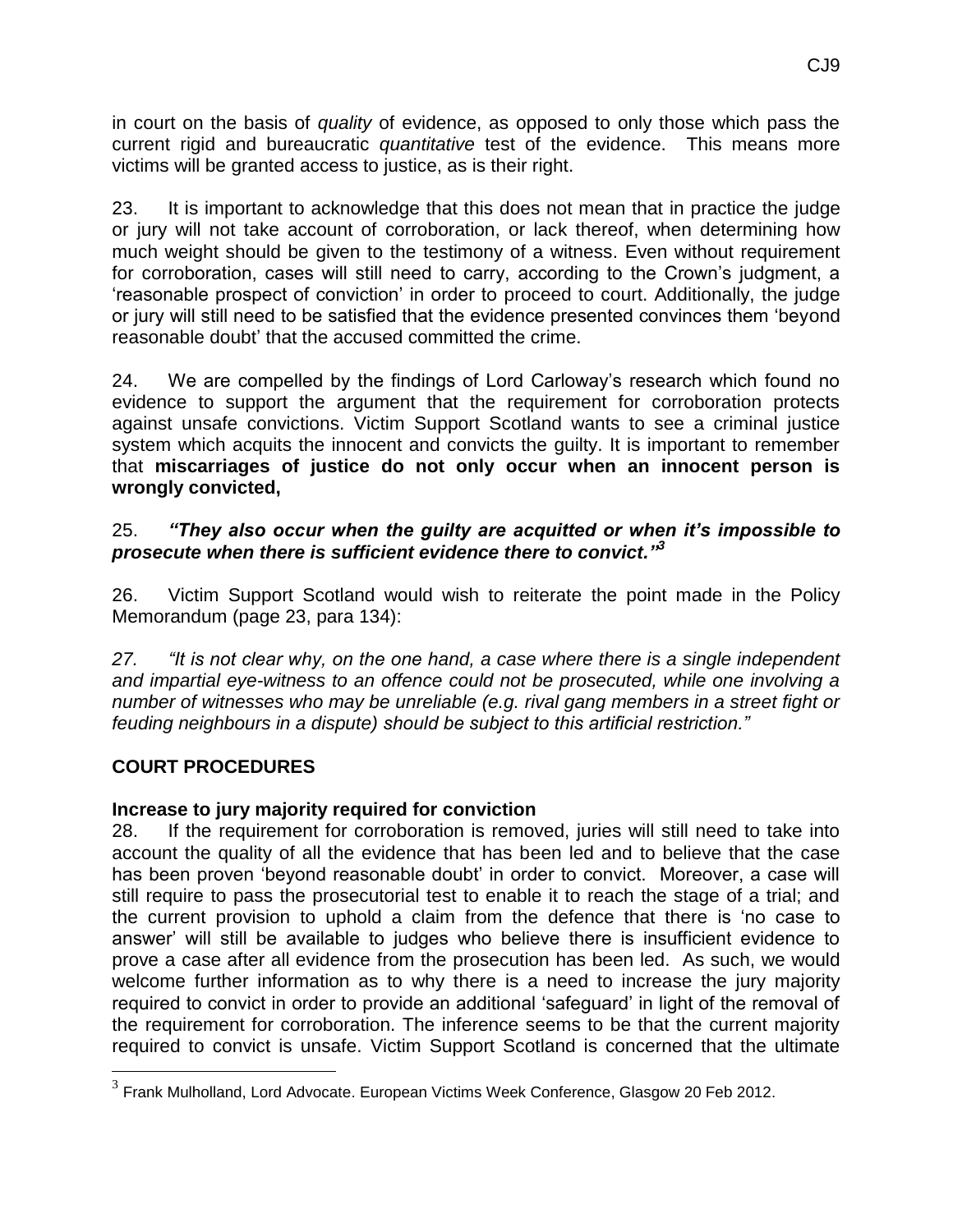outcome is that one barrier to justice (requirement for corroboration) is simply being replaced by another (an increased jury majority required to convict).

29. Because the contempt of court legislation effectively bans research into how juries reach their decisions, it is impossible to produce evidence to support any particular formulation of the number required to reach a majority verdict. But Victim Support Scotland would suggest that it should not be so high as to act as an impediment to certain and swift decision-making in the interests of victims and accused persons

30. In conclusion, Victim Support Scotland agrees with Lord Carloway<sup>4</sup> in his initial consideration of increasing the majority required for conviction, as he

31. "*did not…regard such an alteration as either necessary or desirable. [The review] did not consider that the system of majority verdicts was directly comparable with those in common law countries where unanimity, or near unanimity, is required for either a "guilty" or a "not guilty" verdict. Thus in these countries, failure to have a majority in favour of guilty does not lead automatically to acquittal, as it does in Scotland. Rather the elaborate process of a retrial may follow with all the implications that such a process might have on accused, witnesses and victims…The Review has been presented with no material to suggest that the majority verdict presents a problem or indeed that it results in a greater conviction rate than in other common law jury systems*."

# **Solemn procedure – implementation of Sheriff Bowen's recommendations**

32. Victim Support Scotland supports the provision requiring early communication between the defence and prosecution through the Compulsory Business Meeting.

33. Too often witnesses at Sheriff and Jury level are cited to appear on the first day of a sitting despite the fact that that they will not be needed on that day. The resolution at an early stage relieves witnesses from having to attend a trial, protecting them from the potentially stressful and traumatic experience of giving evidence.

34. It is pertinent that victims are kept informed if/when a plea is accepted. If a plea has been accepted, the victim should be informed at the earliest possible stage by the appropriately assigned agency.

35. While many victims and witnesses do not want to go through the ordeal of having to attend court and give evidence, there are others who will want the opportunity to have their story heard and acknowledged. Where an early guilty plea is made, it is imperative that in eligible cases victims are at the very least given sufficient time and opportunity to provide a victim impact statement to the court. The victim impact statement should be considered an important source of information, particularly in regards to the gravity and impact of the offence, as well as allowing the victim an opportunity to have their voice heard by the court.

 $\overline{a}$ 4 <http://www.scotland.gov.uk/Resource/Doc/925/0122808.pdf>